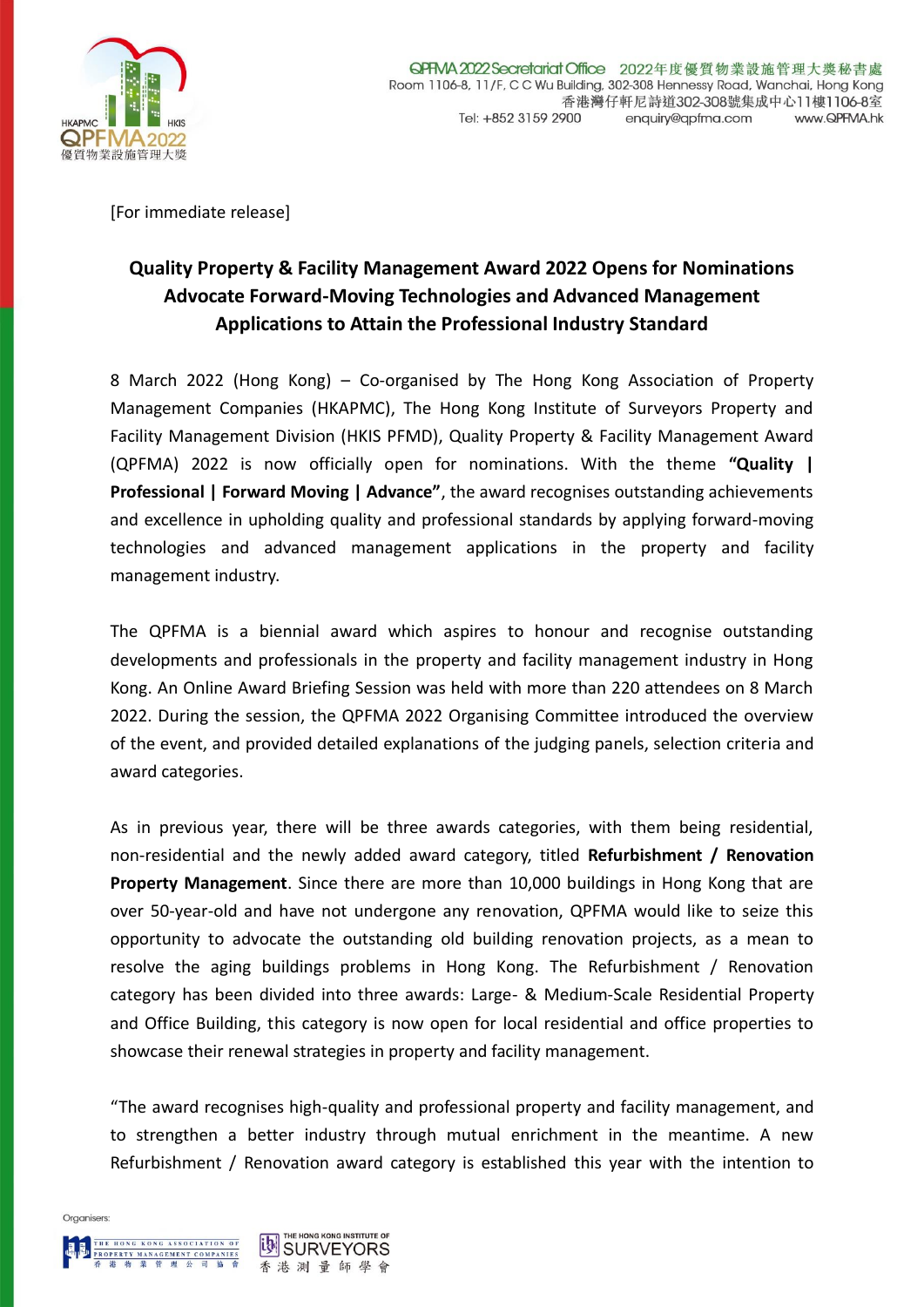

encourage more urban renovation projects. With the application of smart technologies and advanced management system, I am confident that we will be able to address the housing shortage problem in Hong Kong." said **QPFMA 2022 Organising Committee Chairman, Prof Johnnie C K CHAN, SBS, BBS, JP**.

"The implementation of the property management licensing system is the key to uphold the professional development in the property and facility management industry with the highest quality standard. We believe that by applauding the phenomenal property management projects through the awards will not only help to promote the industry development, but to raise the public awareness of the importance of property management services in our society." said **QPFMA 2022 Head Juror, Hon Tony TSE Wai-chuen, BBS, JP.**

#### **Award Categories:**

| <b>Residential Category</b>        | <b>Non-Residential Category</b> | Refurbishment /            |
|------------------------------------|---------------------------------|----------------------------|
|                                    |                                 | <b>Renovation Category</b> |
| Large-Scale Residential            | <b>Shopping Centre</b>          | Large-Scale Residential    |
| <b>Property Management</b>         | Management                      | <b>Property Management</b> |
| Medium-Scale Residential           | Office Building                 | Medium-Scale Residential   |
| <b>Property Management</b>         | Management (Small- &            | <b>Property Management</b> |
|                                    | Medium-Scale Office             |                            |
|                                    | Building)                       |                            |
| Small-Scale Residential            | <b>Office Building</b>          | <b>Commercial Property</b> |
| <b>Property Management</b>         | Management (Large-Office        | Management                 |
|                                    | Building)                       |                            |
| <b>Subsidised Housing Property</b> | Industrial & Car Park           |                            |
| Management                         | <b>Building Management</b>      |                            |
|                                    | <b>Institutional Facility</b>   |                            |
|                                    | Management                      |                            |

## **Judging Panel (Sequence of Jurors is arranged in the alphabetical order of members' English surnames):**

This year, we are honoured to invite an esteemed judging panel of industry leaders and diversity advocates to undertake the judging role:

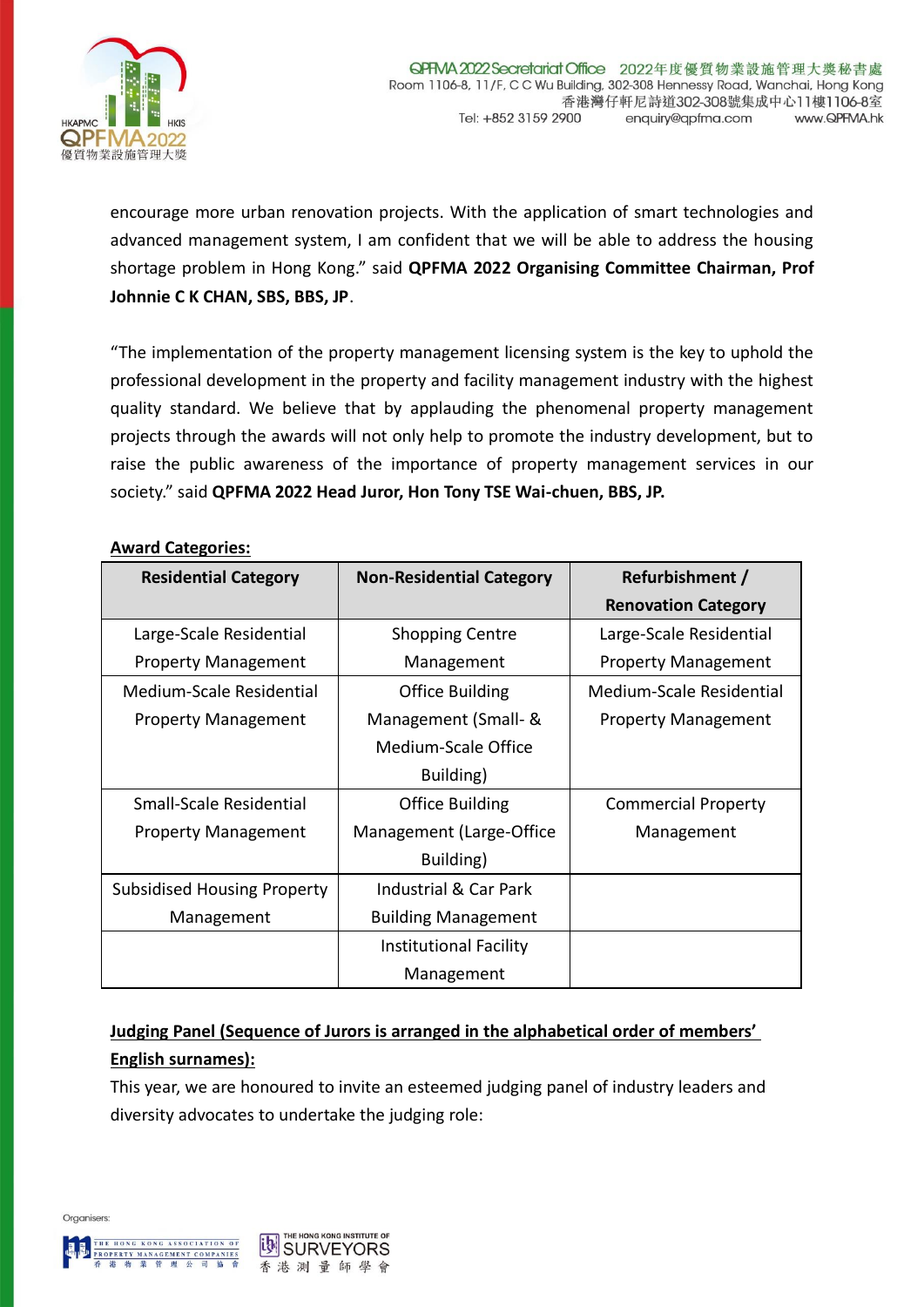

| <b>Head Juror</b>                                                               |  |  |
|---------------------------------------------------------------------------------|--|--|
| Hon Tony TSE Wai-chuen, BBS, JP                                                 |  |  |
| Chairperson of Property Management Services Authority                           |  |  |
| <b>Jurors</b>                                                                   |  |  |
| <b>Prof Albert P.C. CHAN</b>                                                    |  |  |
| Dean of Students                                                                |  |  |
| Associate Director of the Research Institute for Sustainable Urban Development  |  |  |
| Able Professor in Construction Health and Safety                                |  |  |
| Chair Professor of Construction Engineering and Management                      |  |  |
| The Hong Kong Polytechnic University                                            |  |  |
| Prof Johnnie C K CHAN, SBS, BBS, JP                                             |  |  |
| Chairman, QPFMA 2022 Organising Committee                                       |  |  |
| <b>Ms Peggy CHAN</b>                                                            |  |  |
| Head of Facility Services, West Kowloon Cultural District Authority             |  |  |
| Dr Edmond CHENG Kam Wah                                                         |  |  |
| President, Hong Kong Association of Property Management Companies               |  |  |
| Prof HE, Shenjing                                                               |  |  |
| <b>Head of Department</b>                                                       |  |  |
| Department of Urban Planning and Design, The University of Hong Kong            |  |  |
| Sr Prof HO Chi Wing, Daniel                                                     |  |  |
| Associate Dean, Faculty of Design and Environment, THEi                         |  |  |
| <b>Mr HO Siu Kin Francis</b>                                                    |  |  |
| Vice-President, The Hong Kong Institute of Housing                              |  |  |
| <b>Sr HUNG Chuen Ka, Charles</b>                                                |  |  |
| Chairman of Property & Facility Management Division,                            |  |  |
| The Hong Kong Institute of Surveyors                                            |  |  |
| Dr KWONG Tsz Man                                                                |  |  |
| Head of College of Humanities and Law, HKU SPACE                                |  |  |
| Mr LEUNG Kin Man, Stephen                                                       |  |  |
| Deputy Director, Housing Department, HKSAR                                      |  |  |
| Mr PANG Yiu Hung, JP                                                            |  |  |
| Director of Electrical and Mechanical Services Electrical & Mechanical Services |  |  |
| Department, HKSAR                                                               |  |  |
|                                                                                 |  |  |

Organisers: **THE HONG KONG ASSOCIATION OF**<br>**PROPERTY MANAGEMENT COMPANIES**<br>香港 物 業 管 理 公 司 協 會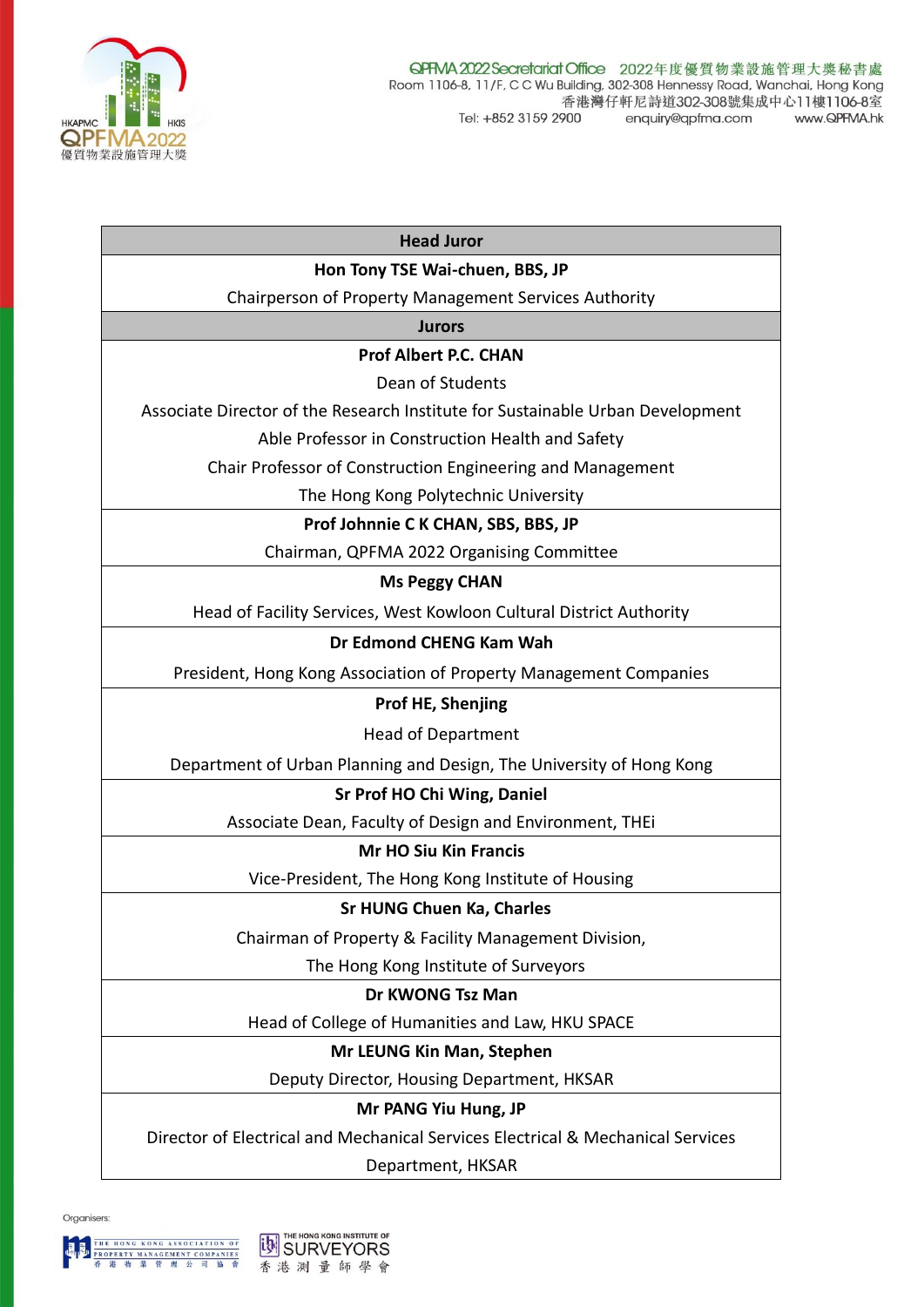

#### **Mr POON Yuen Fong, Sanford**

Vice President

The Hong Kong Association of Property Management Companies Limited

#### **Mr TSE Cheong-wo, Edward**

Deputy Director of Architectural Services, Architectural Services Department, HKSAR

#### **Sr WONG Kwok Leung, Paul**

Senior Vice-President, The Hong Kong Institute of Surveyors

#### **Sr Gary YEUNG Man Kai**

President, Hong Kong Institute of Facility Management

#### **Prof YIP Ngai Ming**

Professor, Department of Public Policy, City University of Hong Kong

#### **Schedule:**

| <b>Nomination Period:</b>                   | 8 March 2022 - 6 June 2022, 12nn |
|---------------------------------------------|----------------------------------|
| Site Visits:                                | $30 - 31$ July 2022              |
| Finalists Presentation to Judging Panel cum | 27 – 28 August 2022              |
| Conference:                                 |                                  |
| <b>Award Presentation Ceremony:</b>         | 2 November 2022                  |

For further information, please visit our website at [www.qpfma.com](http://www.qpfma.com/)

 $-$  End  $-$ 



Organisers: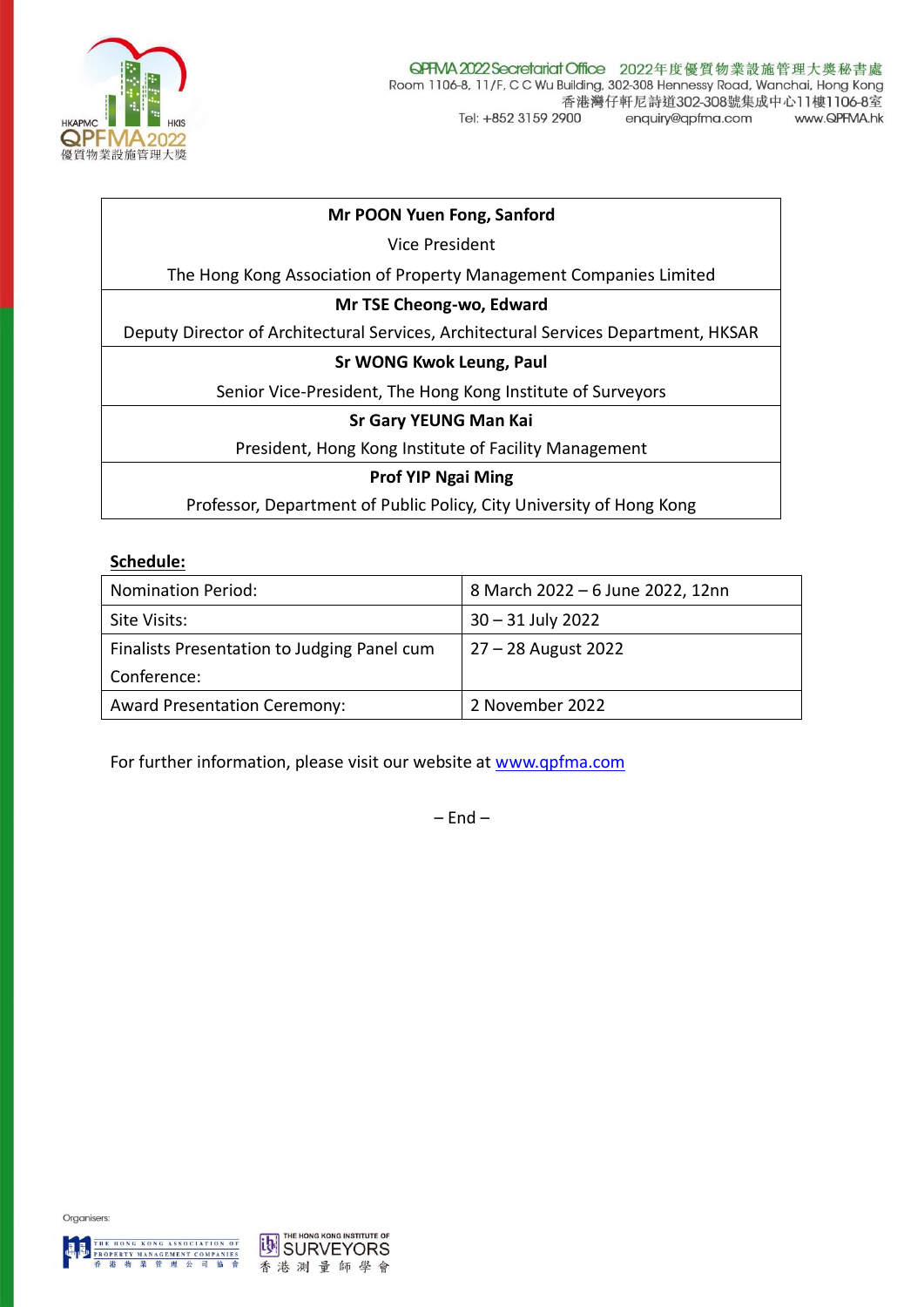

### **Please download the photos [here](https://drive.google.com/drive/folders/1GEb0MOEJZuhhEzQbNOYH04hq6-gZWtBF?usp=sharing)**

#### **Photo captions**



001 - QPFMA2022



002 - Dr Edmond CHENG Kam Wah, President of Hong Kong Association of Property Management Companies



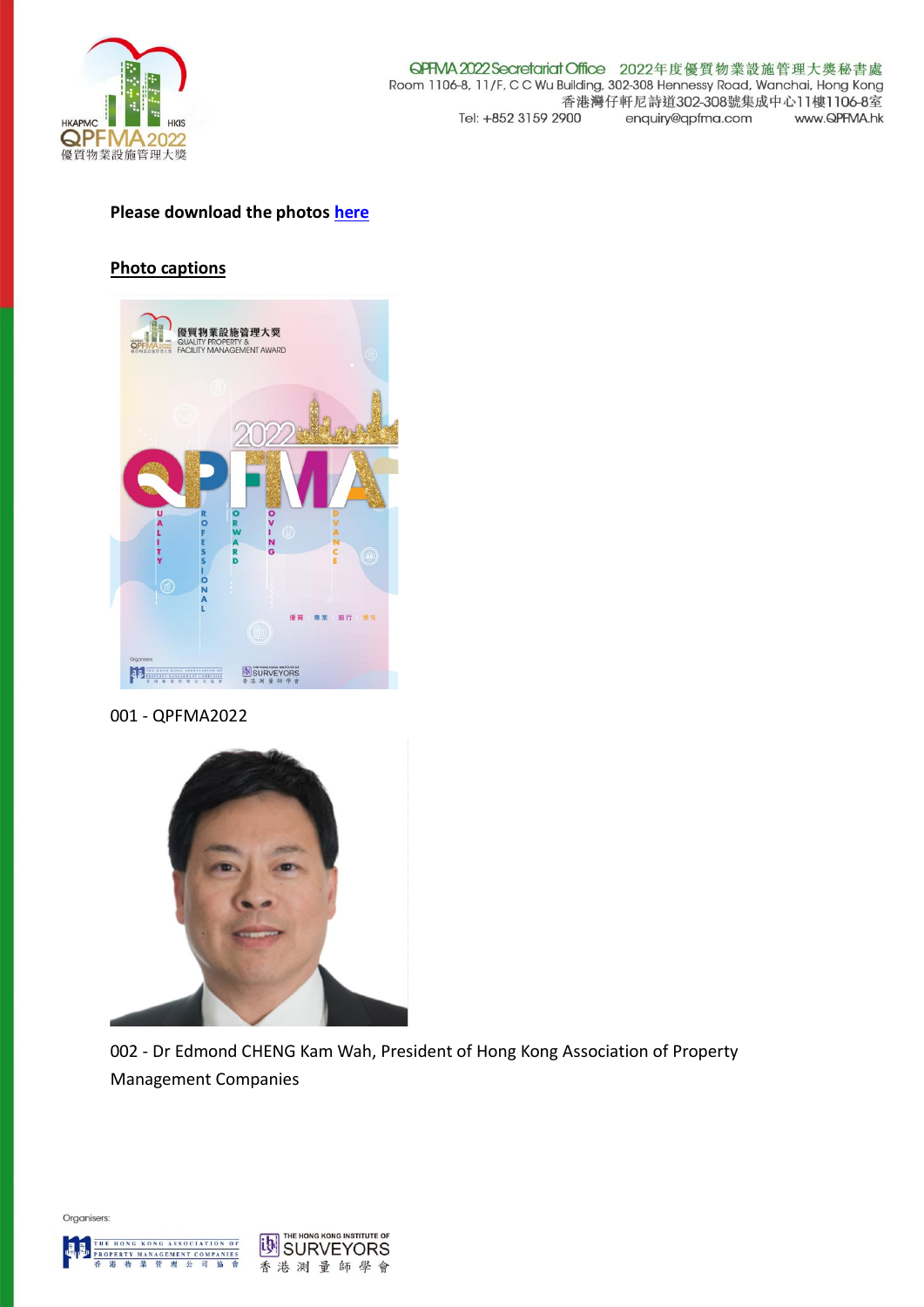

QPRVA 2022 Secretariat Office 2022年度優質物業設施管理大獎秘書處 Room 1106-8, 11/F, C C Wu Building, 302-308 Hennessy Road, Wanchai, Hong Kong 香港灣仔軒尼詩道302-308號集成中心11樓1106-8室 Tel: +852 3159 2900 enquiry@qpfma.com www.QPFMA.hk



003 - Sr HUNG Chuen Ka, Charles, Chairman of Property & Facility Management Division, The Hong Kong Institute of Surveyors



004 - Prof Johnnie C K CHAN, SBS, BBS, JP, QPFMA 2022 Organising Committee Chairman



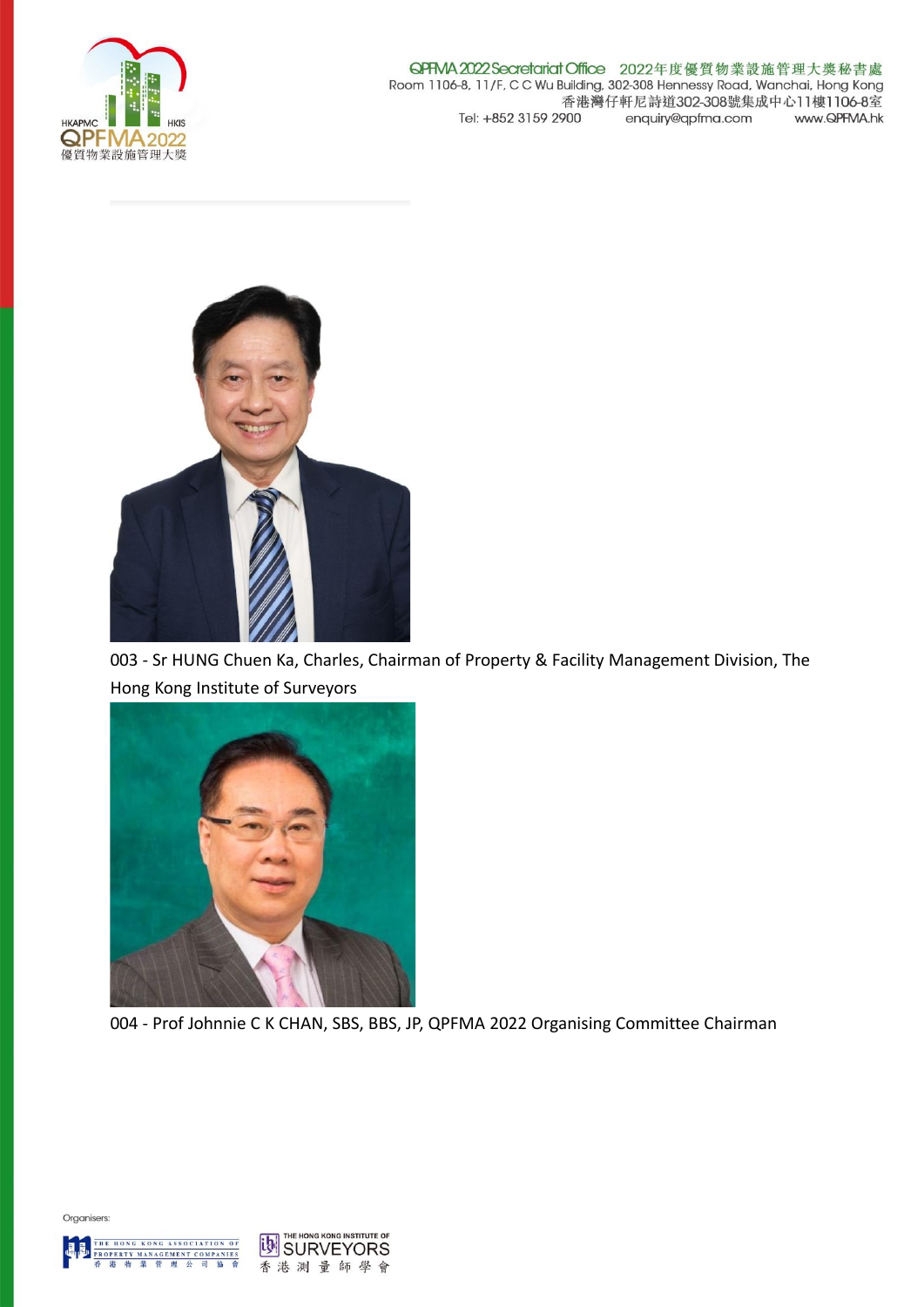

**QPFMA 2022 Secretariat Office** 2022年度優質物業設施管理大獎秘書處<br>Room 1106-8, 11/F, C C Wu Building, 302-308 Hennessy Road, Wanchai, Hong Kong 香港灣仔軒尼詩道302-308號集成中心11樓1106-8室 Tel: +852 3159 2900 enquiry@qpfma.com www.QPFMA.hk



005 - Hon Tony TSE Wai-chuen, BBS, JP, QPFMA 2022 Head Juror

![](_page_6_Picture_4.jpeg)

![](_page_6_Picture_5.jpeg)

![](_page_6_Picture_6.jpeg)